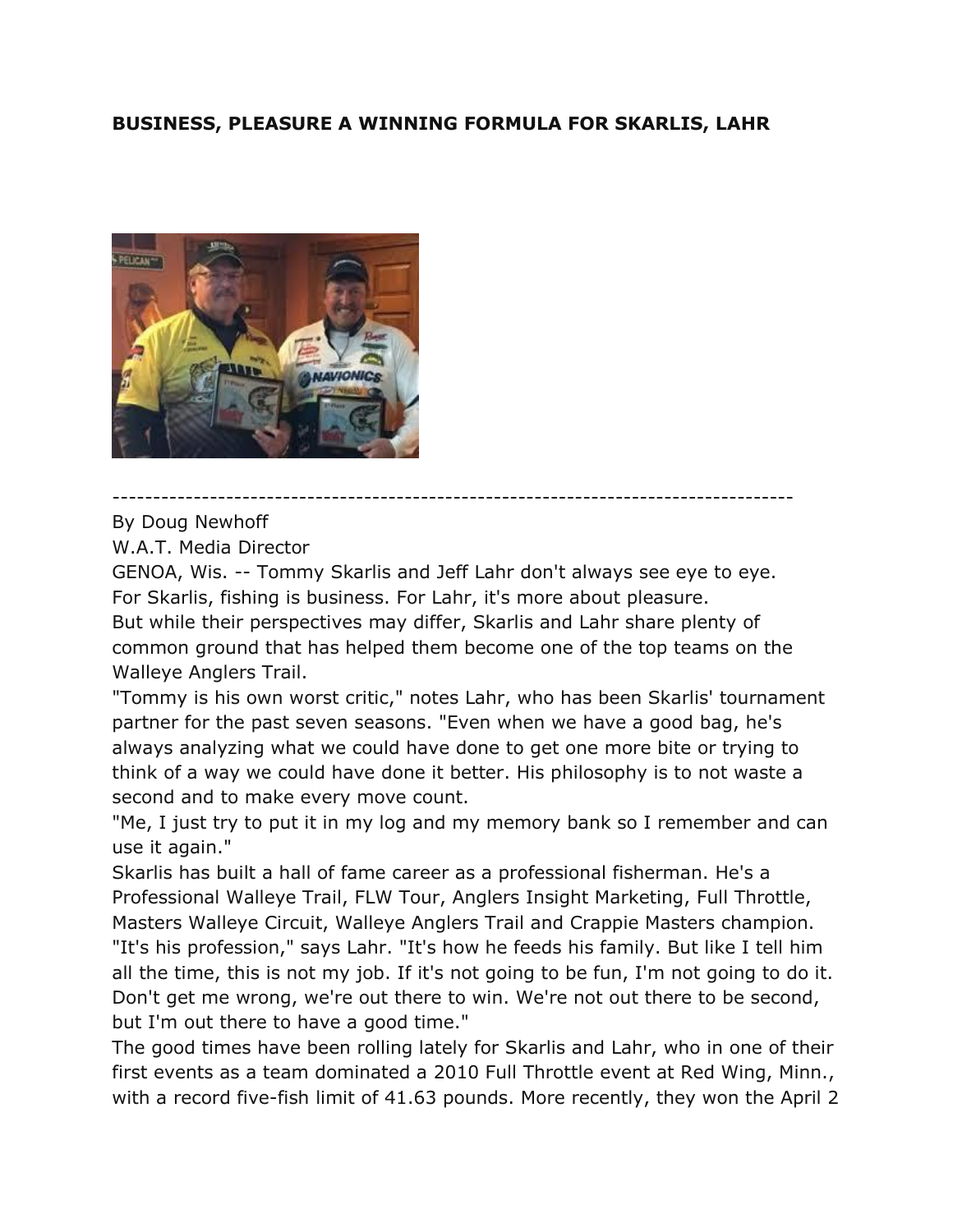W.A.T. tournament at Genoa, Wis., for their second victory on the circuit (they also won at Genoa in 2015) to go with two seconds and two thirds. They were the 2015 W.A.T. Team of the Year.

Their most recent triumph was both rewarding and remarkable.

On Nov. 6, Skarlis fell from a tree stand while deer hunting in Northeast Iowa. He suffered multiple fractures in his neck and was airlifted to La Crosse, Wis., where he underwent fusion surgery that included the insertion of plates to stabilize the fractures in his neck.

His rehab has been extensive, excruciating and exhausting. It's also ongoing, but a little more than four months after the accident, he and Lahr were in the boat for the W.A.T. season-opener at Spring Valley, Illinois.

A couple of weeks after that, Skarlis returned to Grenada, Miss., for another Crappie Masters event where he and Mike Baker placed 10th. And April 2, Skarlis and Lahr joined forces to run away with that W.A.T. qualifier on Pool 9 of the Mississippi River where their 27.39-pound catch nearly doubled that of the second-place team.

"The doctors said there was no medical explanation for why I didn't end up paralyzed from the neck down," says Skarlis, who continues to deal with some nerve damage and limited flexibility. "I thank God every day."

Although there was plenty of doubt whether Skarlis would be part of the tournament scene this season, he has been driven to return to doing what he loves.

"There are still days when I wonder how much further I will be able to progress," he notes. "I think the No. 1 thing that has driven my rehab is my faith. Number two, it's how I make my living, and I love doing it. I don't want to get a regular job. I'm going to dig, scratch, claw, lift weights or do whatever I've got to do to get back to being a spry 51-year-old.

"There's a reason I'm still alive and a reason I'm still fishing and a reason I'm able to do what I'm doing," Skarlis continues. "I want to be an inspiration to other people to get off the couch and get out and experience and enjoy the outdoors."

Like many anglers on the Walleye Anglers Trail, fishing in general and then the Mississippi River were important parts of growing up for both Skarlis and Lahr. "My mom took me fishing when I was 3. I fell in love with it," recalls Skarlis. "Mom was always pushing to get me off the couch and get me outside. Dad, he didn't mind helping me out with the equipment I needed for hunting and fishing and gas for the truck.

"I was fishing off the float at Genoa before I had a driver's license," Skarlis continues. "We had a neighbor across the street named Hans Torgler who would drive Dennis Allison and me up to the river, drop us off and then come back and